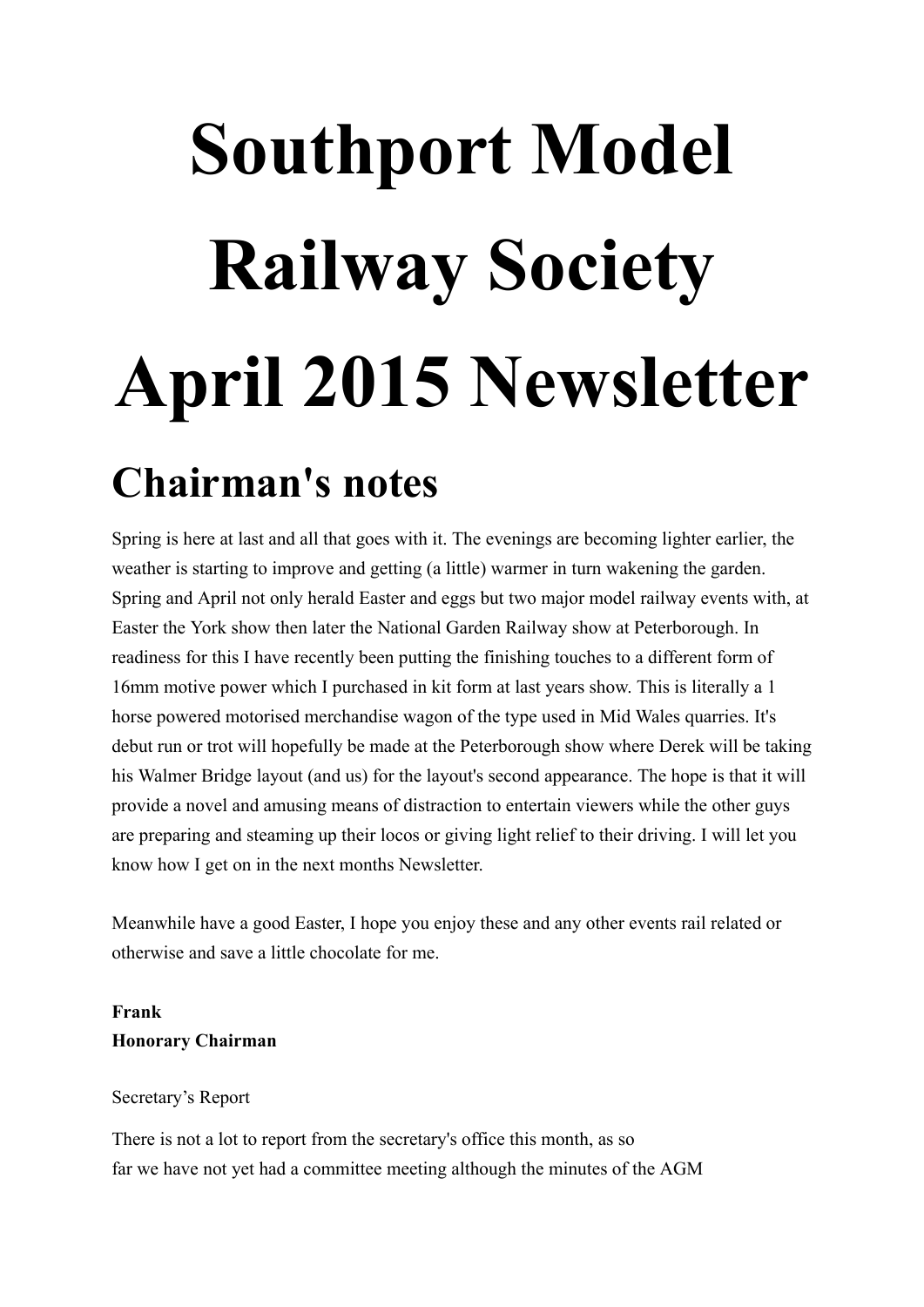have been written up and submitted to the committee.

First of all, I would like to record a big thank you to the members of the society for me proposing a as secretary, an office which I have so far avoided undertaking despite my 40 years Association with the club during which I have however served as chairman and treasurer! Committee activity over the last 12 months appears to have been mostly of an ad hoc variety and the archive which I have received contains no minutes of any committee meetings..

Hence I have proposed to the rest of the committee that we meet regularly, if briefly, from 1900 to 2000 every first Tuesday in the lounge at the clubrooms. The idea is to meet frequently and regularly if briefly, to avoid the need for ad hoc or emergency meetings. This however also means that the lounge facility will not be available to other members until 2000 but that at that time, the seats should be nice and warm. If you do want to attend a club before 2000 on these first Tuesdays, please quietly make your way upstairs or into the garden and immerse yourself in activity. Normal service in the club Lounge will resume from 2000.

#### **Jim Ford**

#### **Honorary Secretary**

# **Building Report -57A Portland Street**.

For those who have been to the Clubrooms in recent weeks, you will have noticed that the Portland Street railway room is now up and running. There is, of course, still some work to be to tidy things up (the floor needs cleaning thoroughly and some form of covering put down, and one of the wall requires papering and painting) but with a little will power and some help this can easily be resolved. The Talisker room is a little more 'problematical'. The accumulated 'rubbish' needs to be sorted and either stored safely or dumped before we can even assess the staes of the walls and how much remedial work is required on them. So we do need help with this, particularly from those members who interest is in getting this particular layout ready for exhibition etc.

The garden is sorely in need of some attention. However, until the committee have made a decision on what to do about the shed (which is very much on its last legs) it is not appropriate to carry out much in the way of major work. Of course general tidying can be carried out, wood can be cut up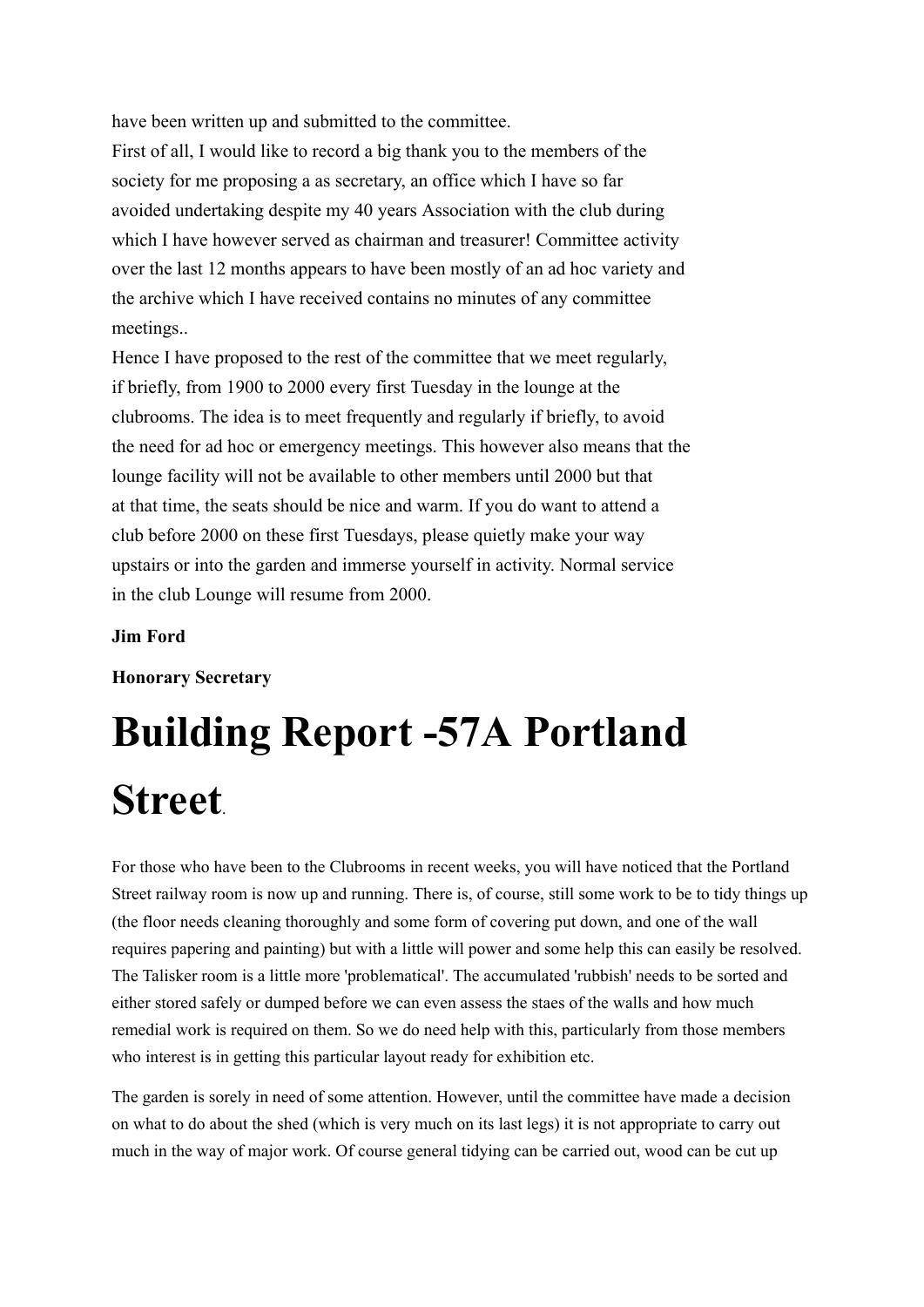ready for heating the building next winter, and also the main path relocated closer to the railway fence.

**Ian Shulver**

# **Exhibition Manager's Report**

The major news is that our Exhibition Venue has changed. After seven successful years at Birkdale High School we are now at

#### **Greenbank High School, Hastings Road, Southport PR8 2LT**

Greenbank High School is 1 km nearer into Southport on A565 which is same road as previous venue and on the same side. A565 rises to cross railway, Hillside Station is on Bridge, within 50m take make first left turn into Hastings Road. There is a massive Billboard. Greenbank High School is adjacent to and on same side of A565 as Royal Birkdale Golf Club.www.greenbankhighschool.co.uk includes map showing details of access and area. Hastings Road is adjacent to Hillside Station on Merseyrail's Northern Line. Arriva bus route 47 stops at Hillside Station. Buses are every 20 minutes on Saturdays and every 30 minutes on Sundays. Route 47 runs from Southport (Crossens) to Liverpool 1 via Crosby and Bootle. There is free car parking with enormous capacity. This is used when Open Golf is in Southport and annually for Southport Flower Show Park & amp; Ride. Admission prices have been held at 2014's levels. Our dates for 2015 are confirmed as 07th & 08th November. We have also advance booked Greenbank High School for 2016 when we are reverting to our established pattern of last full weekend in September which is 24th & 25th September.

The proximate causation of our move was the loss of use of main Sports Hall at Birkdale. In August 2014 the floor suffered serious water damage. Had our Exhibition been organised for September rather than November there would have been no Exhibition. Temporary repairs enabled us to go ahead in November. We altered floors plan so large Layouts hid the damage from view and also removed likelihood of any incidents. Birkdale were very supportive throughout. Over Christmas the new floor went in. In late January it was discovered that the special sports surface would not take tables & amp; chairs. This also effected Birkdale High School who used Hall for Assemblies and Examinations. So we lost the use of 700sqm out of our 1050sqm. There followed a series of meetings and offer of some alternative space which both left us 350sqm down and with a split location. The entire viability of our Exhibition would be fatally compromised. The decision to move away was taken with heavy heart in the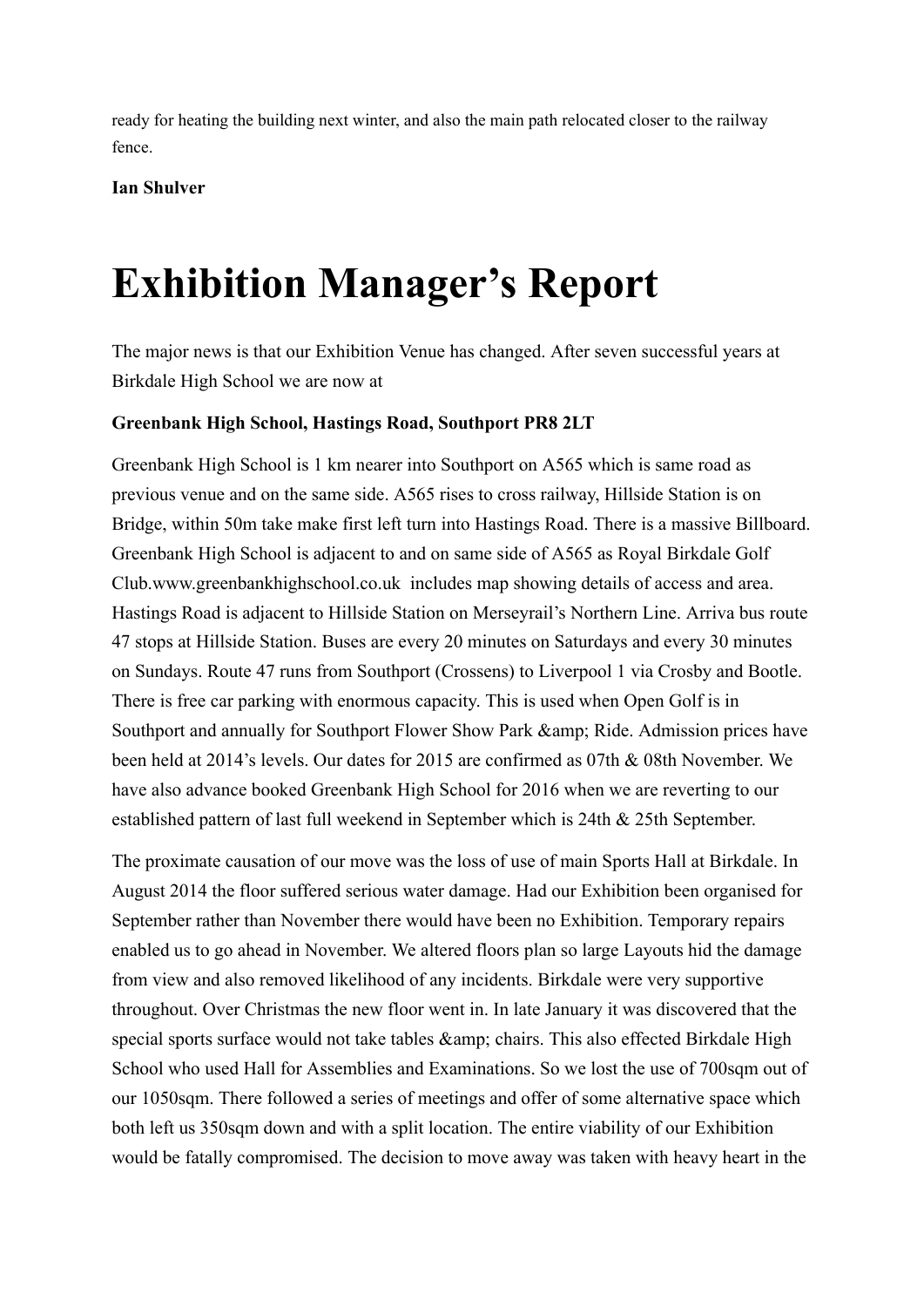best interests of Southport Model Railway Society. At Greenbank we have 1050sqm based on a central core adjacent to main entrance. Refreshment area and use of kitchens are included. This is only the first phase of our new arrangements. Lunch facilities have to be revisited from scratch. Floor planning requires different philosophy given the different sized areas.

When I received the phone call at end of January I had just commenced the confirmations for 2015. These were put on hold until we had clear picture. Three weeks ago we formally made our decision. I have since visited Rainhill and Rochdale Exhibitions to brief those of our Traders and Exhibitors that I met. I also talked at some length to many fellow Exhibition Managers.

It is important to ensure that there are no misunderstandings. Our venue change is positive to protect and promote that which we currently have. At the same time we have the opportunity to completely refresh our Exhibition. Over weekend of 07th & amp; 08th November we will be presenting 25 layouts. There is some churning of our Traders with welcome new additions. In our next Newsletters I will be setting out many of the details. There is a mountain of paperwork to be overcome in meantime

**Tony Kuivala**

**Exhibition Manager 27th March 2015**

# **Layout News**

**Monsal Dale**: Progress with wiring up the points and the control switches is progressing slowly. However, the good news is that there has been some success - as we might say "all the points work but not necessarily in the right order". Luckily this can be corrected relatively simply by swapping wires on the affected points. More next month.

**Ian Shulver**

# **Monthly Talk**

Regular readers will have noticed that Allan Trotter's name keeps cropping up on the reports of monthly talks, most recently with presentations on an American theme. Well, he was at it again last month, with another lecture in the series, this time entitled 'Amtrak – trains and travel'.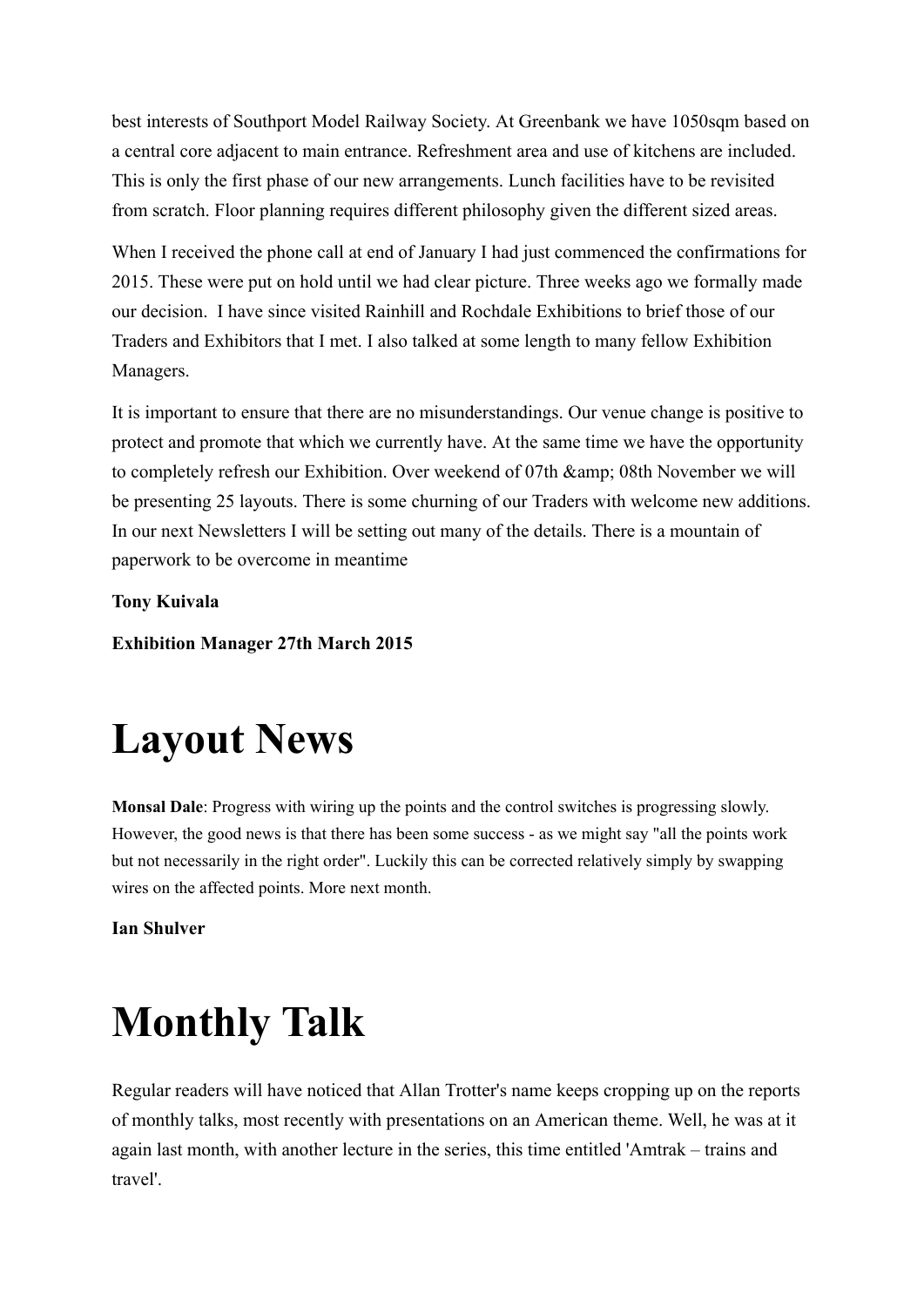This was an extensive illustrated account of the US train operator's many and varied operations, both passenger and freight. The variety of cars used was immense, making full use of the available loading gauge to tailor the user experience to that required for comfortable, if not particularly fast, travel. The fact that the world capital of private enterprise deemed it necessary to have a nationalised rail network was not lost on the presenter, with appropriate reference made to the contrasting effect of multiple franchises in the UK model.

Like in the UK, modernisation meant a big cutback in route mileage, but at least Amtrak had the excuse of strong competition from the airlines on the long transcontinental routes. And a more relaxed view of engineering standards led to some unusual but effective technical solutions, such as attaching freight containers to the back of passenger trains using little more than a couple of bogie sets.

Of course SMRS is not backwards in innovation either, as the talk was advertised in the local press, attracting a number of non-members not only to attend the talk but also to join in the subsequent discussion. A promising blueprint for the future perhaps.

# **Rainhill Model Railway Exhibition**

I have this year been invited to five shows with my different layouts. The first of those exhibitions was Rainhill. The show was held over the weekend of 7<sup>th</sup>-8<sup>th</sup> March. It was their sixteenth year at the Village Hall. The only problem for visitors seemed to be parking near to the Hall. Parking in front of the hall a time limit.

The show it's self has a good friendly atmosphere and lots of willing helpers to get set up.

There was in total fifteen layout on view. I will talk about the layouts that are of exhibition standard. The rest to my mind where not!!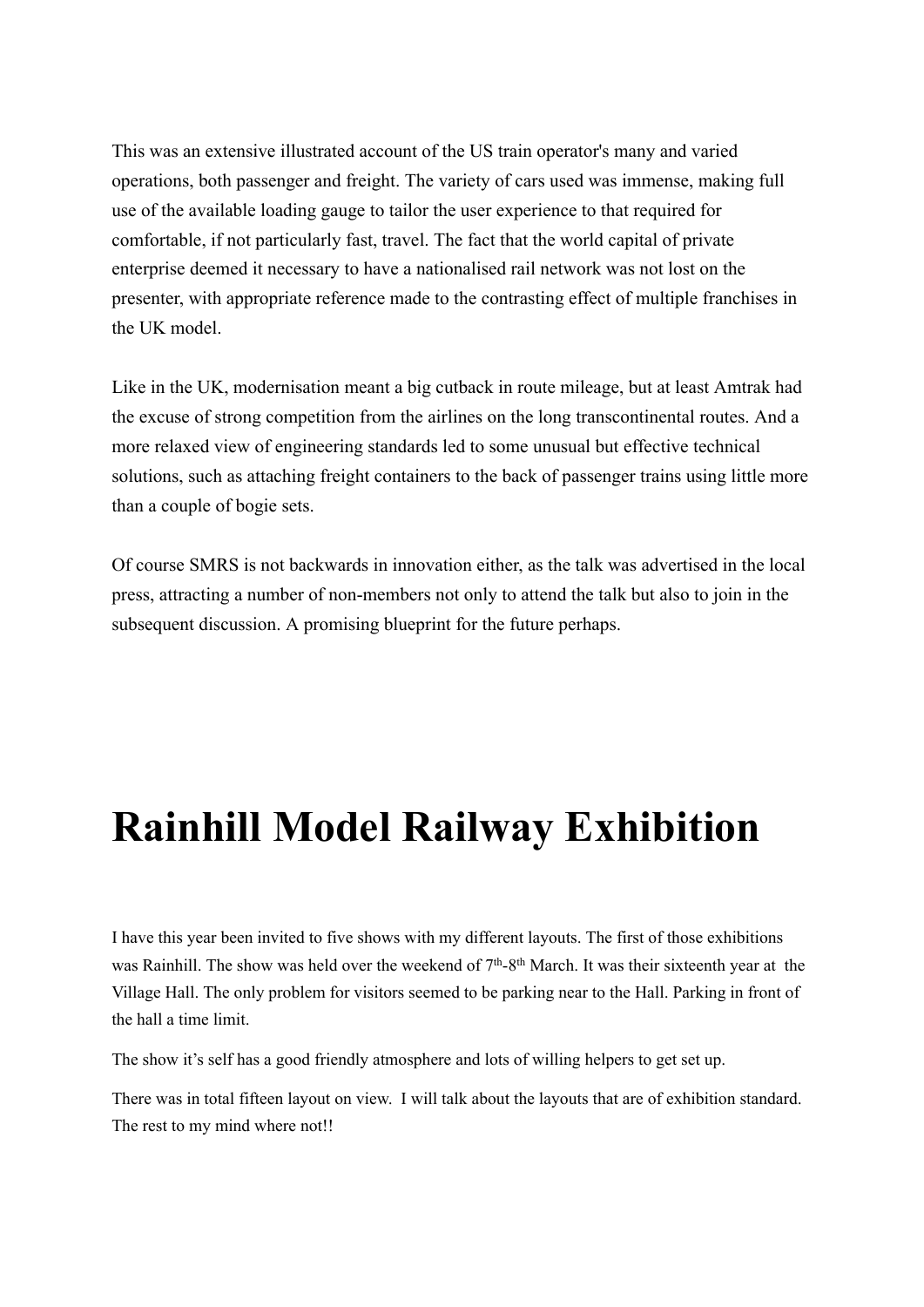The Layouts – Ludlow 'N' gauge. Glen Bogle 'O' gauge, Royston St. Davids 016.5 gauge. Place de la Victorie 1/35 scale, Rothampton 009 gauge, Cleverley Wood 'OO' gauge (trams)

Dufton Road 'OO' gauge, Dawn Patrol 009 gauge. Spires Road 'OO' gauge,

Trix Twin Railway 'OO'gauge , Mitre Bridge depot 'OO' gauge, St Etienne-en-Caux 009 gauge, Un-named layout from Rainhill MRC, 'Festive Lane' and My own 'The Circle Line' 'N' gauge.

**'Ludlow'** built by Ian Coules. Ludlow was one of those layouts you just had to keep going back too. The modelling was of a high standard there was continual running of locos and I look forward to seeing it at our show this year.

**'Rothampton'** is a fictional place somewhere in the North of England at the head of a valley. The scenic details capture this very well. With plenty to look at this layout worked and looked good. Well done to this 009 group.

**Un-named** as yet and not quite finished was the Rainhill MRC layout and well worth a mention. The engine shed and yard was interesting and well modelled. Long rakes of trains on the move running at scale speeds. They did on the day have some little niggles working it however, this will be a layout to look out for in the feature.

**'Festive Lane'** By Andy Shaw. This little end to end layout took my fancy as this could be placed on a window ledge. I am sure one lady told her husband 'you can have one that size' Well modelled and with what looked like a running time table had members of the public in front of it all the time.

**Dufton Road**. In the programme it states that '' The old goods yard at Dufton Road was Converted into a diesel depot stabling point in the late 1960's At the time depicted it is mainly used by Diesels for re-fuelling and placing parcel vans in various sidings'' What it did not say was any young child wishing to have a go placing vans, Diesel in those sidings receives a 'Drivers Certificate' with their name on it. What a good idea! Simple things like that can make it a good show for the public.

**St. Etienne-en-Caux..** This French depicted model was one of those models that I could not make my mind up about at first. However the more I looked at it I could see the story behind it. The busy shops the avenue of trees, typical French town.. On the layout there was a mixture of French, Belgian machines as was the trend in the 1950. This was a well thought out model and was rewarded with the Best in Show layout.

**Glen Bogle** This 'O' gauge layout was excellently modelled. It ran so smooth and effortless it was a joy to watch. When modelling in such a large scale your eye for details is paramount. This layouts detailing was second to none. It was modelled by the Bradford MRC I will look for this one again.

My own layout **'The Circle Line'** you have all seen it before so modesty stops me from going any further.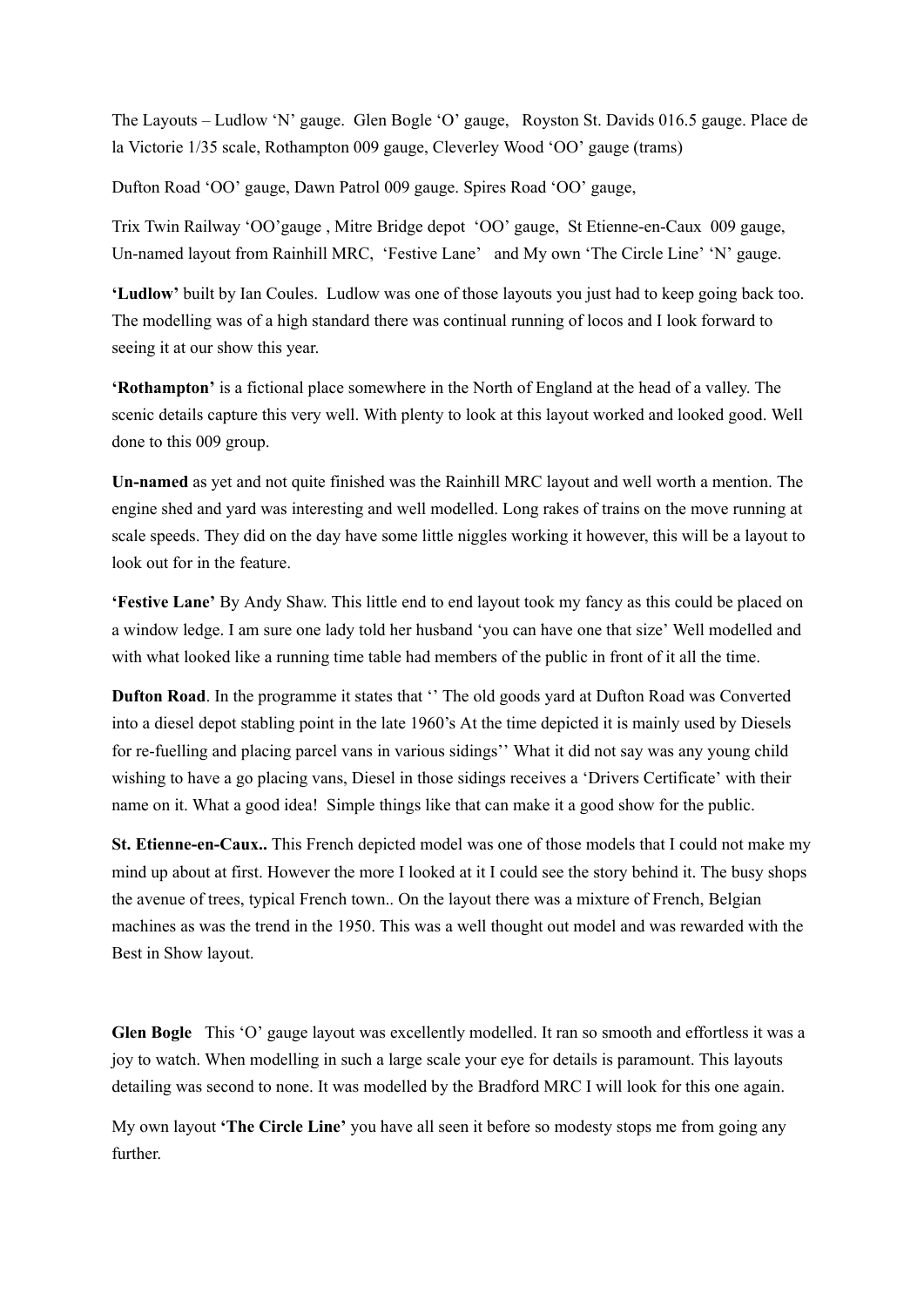**Royston St.Davids** is worth a mention. It had on the layout some very fine modelling standards of scratch built buildings using foam board. I'm sure this layout will be seen on the circuit again.

The other layouts I have not mentioned well!!!!!!!.

There was the usual mix of traders at the show nothing unusual apart from Simon Howard, who gave demonstrations on art of fitting DCC decoders, both normal and sound versions. He would also, for a reasonable price fit them while you're at the show.. I had four locos converted while I was there.

The catering was of an excellent standard both for public and exhibitors.

The exhibitors had waiter service!! Are you listening David???

This was a well presented and run show with a few Layouts belonging to Rainhill Members

Well worth a visit next year. If only to pinch sweets from the 502 group!!!

Congratulations to Rainhill MRC.

**Terry Tasker**

### **Doncaster Exhibition (February)**

It seems to be a very busy time for model railway shows at the moment. I chose to go to "The Festival of British Railway Modelling" at Doncaster on the 7th February. The journey was good starting from Lime St. on to Doncaster via Manchester Piccadilly, the bus station adjoins the railway station at Doncaster and a courtesy bus was waiting to take us conveniently into the car park at the racecourse entrance. The entrance cost £9 and the guide £1. First impression was plenty to see about 30 layouts and 80 exhibitors/sales stands, those figures are from the catalogue. The first layout that caught my eye was 009 "The Clydach Railway" 25' x 10' based on mid and north Wales, I thought the scenery and sea shore were terrific, even though I could only see it over peoples shoulders as it was very popular. "Northwick" an imaginary town near Weston–Super-Mare is an oo gauge layout of the 1957- 62 period. I thought they had captured the period well with plenty to look at on this layout, such as workmen busy with repairs to the rails, some cattle waiting to be transported, coal being shifted and a terminus at one end with a high street scene behind it, complete with buildings and traffic. There were a great deal more exceedingly good layouts to see but I had not made notes. Upstairs in the theatre area there were seminars on subjects to do with the hobby, a little way from that was the eating area with a reasonable array of dishes on offer, plus beverages. Downstairs again wandering around the sales stands I bought a couple of sound modules from Digitrains and some fibre optic cable plus bits from other stands. I find I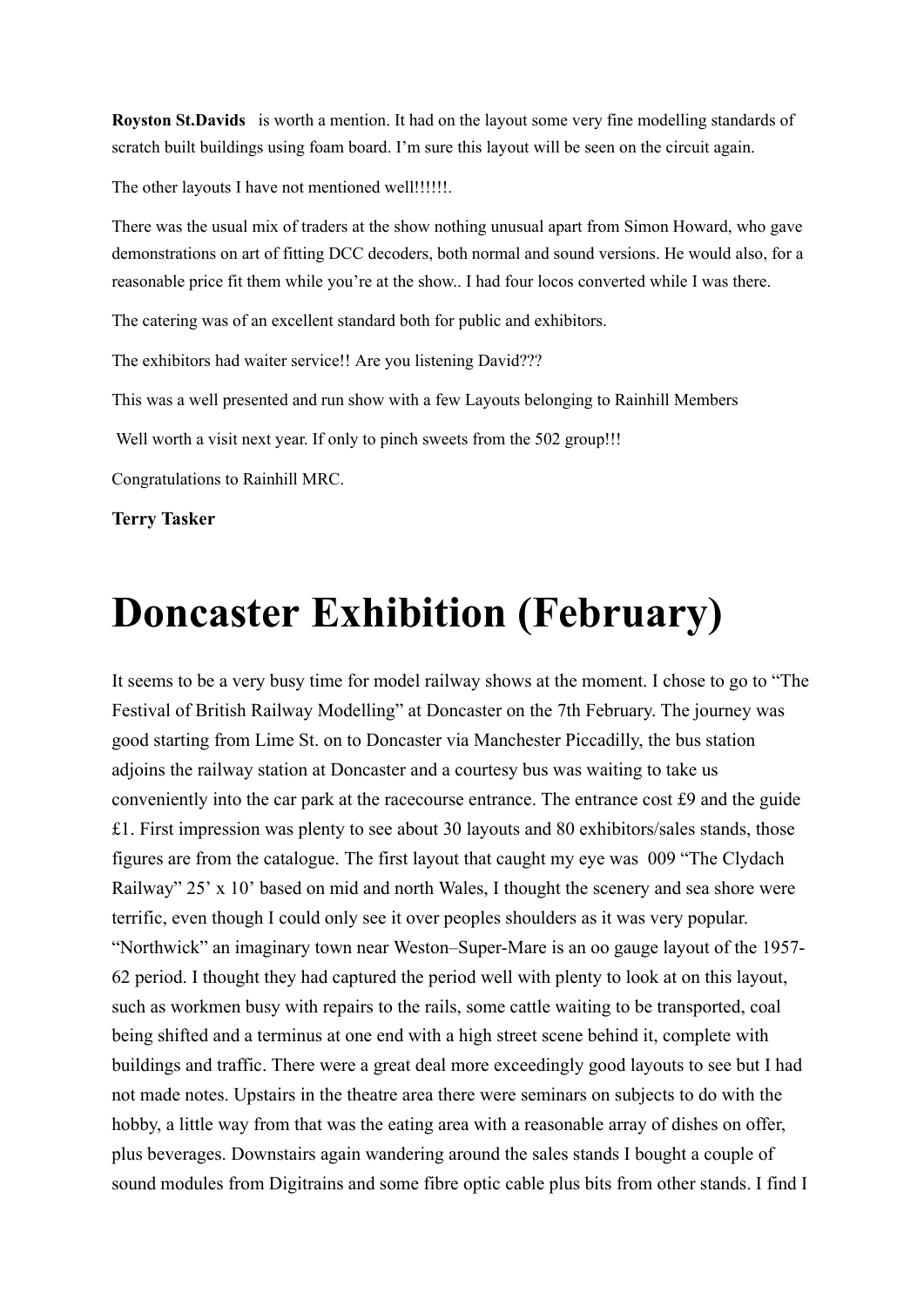spend a lot of time looking at things on sales stands, there is always so much on offer. Time soon runs out, it's 4pm and on to the courtesy bus for a fairly uneventful journey home, I enjoyed my day.

**John Bunn.**

# **Railway Rhythm**

Whilst Tri-ang Railways were well known for producing a vast range of model railway items, they also issued some interesting and obscure items to complement their main range.

One of the more unusual items offered gave Tri-ang Railways the opportunity to enter into the high profile business of the record industry. The item number was RT395.

The release of their first single "Railway Rhythm" in 1964 was in reality never going to sell in such numbers as to enter the hit parade (1960's terminology) as it was not of musical content. What it did contain was authentic railway sound recordings, presumably to be played as you operated your model railway or in reality, played with your train set.

The record cover was illustrated in the 1964 Tri-ang Railways catalogue on page 27 and was priced at 5/- (25 pence in metric type money). The record was a normal 7 inch single and of course played at the industry standard of 45 rpm (revolutions per minute). Side 1 contained two tracks, "Steam Engine Shunting" and "Steam Journey". Side 2 had one track "Diesel Journey". A vivid description of the sounds to be heard on each track was itemised.

To quote the sleeve notes, "Now you can add a thrilling new dimension of realism to the operation of your Tri-ang Railways. These on-the-spot recording, specially produced to accompany your own Tri-ang model railway, bring you all the colour and atmosphere of the real thing". Now there is something not many top twenty hits could claim! The recordings were supplied by Great Features Ltd.

Whether many people rushed out to buy this latest release is not really apparent as it was only illustrated for one year in the 1964 catalogue on page 27. It was listed but not illustrated in the 1965 catalogue on page 19, still at the same price of 5/-. The following year however it was absent from the 1966 Tri-ang Hornby catalogue.

This was not the only record issued from Margate though. In the 1980's Hornby issued a flexible disk (original analogue floppy disk?) titled "A personal message to you about your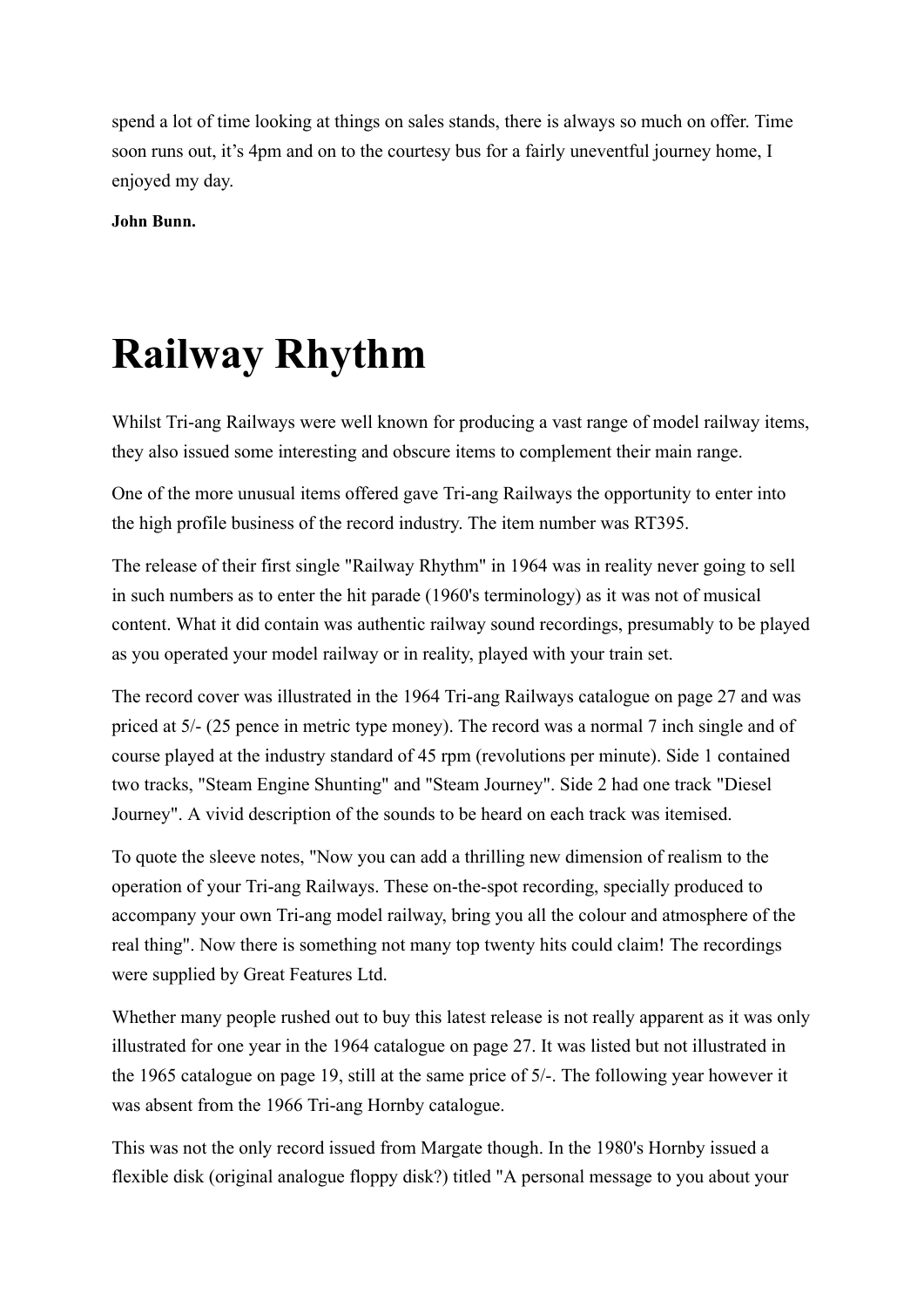new Hornby train set from Bernard Cribbins" with the instruction "Please play this record before playing with your new train set". Unlike the previous standard single, this 7 inch floppy record played at 33 rpm.

Once again those clever people at Margate produced yet another innovative product.





# **Friends of the 502 Group**

West Lancashire Railway - The lettuce line - Wednesday 29th April